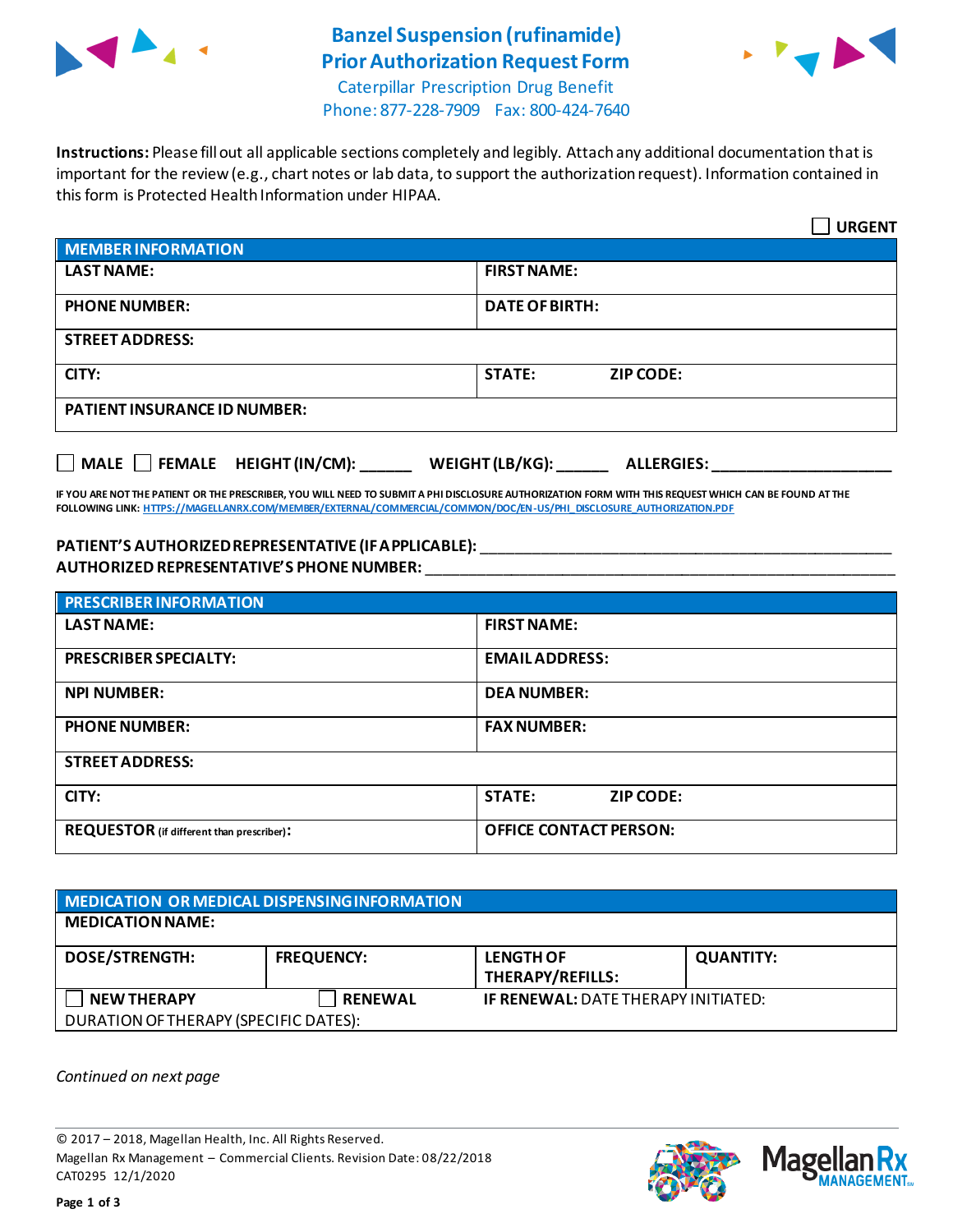

### **Banzel Suspension (rufinamide) Prior Authorization Request Form**

Caterpillar Prescription Drug Benefit Phone: 877-228-7909 Fax: 800-424-7640



| MEMBER'S LAST NAME: NAME AND A SERIES AND A STRING OF THE STRING OF THE STRING OF THE STRING OF THE STRING OF                                                                                                                                                                                                                | <b>MEMBER'S FIRST NAME:</b>                                                                                                                                                                                                                                                                                                                                                                                                                             |                                                       |  |  |
|------------------------------------------------------------------------------------------------------------------------------------------------------------------------------------------------------------------------------------------------------------------------------------------------------------------------------|---------------------------------------------------------------------------------------------------------------------------------------------------------------------------------------------------------------------------------------------------------------------------------------------------------------------------------------------------------------------------------------------------------------------------------------------------------|-------------------------------------------------------|--|--|
|                                                                                                                                                                                                                                                                                                                              | 1. HAS THE PATIENT TRIED ANY OTHER MEDICATIONS FOR THIS CONDITION?   YES (if yes, complete below)                                                                                                                                                                                                                                                                                                                                                       | $\blacksquare$ NO                                     |  |  |
| <b>MEDICATION/THERAPY (SPECIFY</b><br>DRUG NAME AND DOSAGE):                                                                                                                                                                                                                                                                 | <b>DURATION OF THERAPY (SPECIFY</b><br>DATES):                                                                                                                                                                                                                                                                                                                                                                                                          | <b>RESPONSE/REASON FOR</b><br><b>FAILURE/ALLERGY:</b> |  |  |
| <b>2. LIST DIAGNOSES:</b>                                                                                                                                                                                                                                                                                                    |                                                                                                                                                                                                                                                                                                                                                                                                                                                         | ICD-10:                                               |  |  |
| □ Lennox-Gastaut syndrome<br>□ Other diagnosis: ___________________ICD-10___________________________________                                                                                                                                                                                                                 |                                                                                                                                                                                                                                                                                                                                                                                                                                                         |                                                       |  |  |
| 3. REQUIRED CLINICAL INFORMATION: PLEASE PROVIDE ALL RELEVANT CLINICAL INFORMATION TO SUPPORT A<br>PRIOR AUTHORIZATION.                                                                                                                                                                                                      |                                                                                                                                                                                                                                                                                                                                                                                                                                                         |                                                       |  |  |
| <b>Clinical Information:</b><br>trial? $\square$ Yes $\square$ No                                                                                                                                                                                                                                                            | Is this drug being prescribed to this patient as part of a treatment regimen specified within a sponsored clinical                                                                                                                                                                                                                                                                                                                                      |                                                       |  |  |
| Is Banzel suspension (rufinamide) going to be used in conjunction with at least one other anti-epileptic drug?<br>$\Box$ Yes $\Box$ No                                                                                                                                                                                       |                                                                                                                                                                                                                                                                                                                                                                                                                                                         |                                                       |  |  |
| Does patient have an enteral feeding tube? $\Box$ Yes $\Box$ No                                                                                                                                                                                                                                                              |                                                                                                                                                                                                                                                                                                                                                                                                                                                         |                                                       |  |  |
|                                                                                                                                                                                                                                                                                                                              |                                                                                                                                                                                                                                                                                                                                                                                                                                                         |                                                       |  |  |
| Is patient on other tablets or capsules? $\Box$ Yes $\Box$ No                                                                                                                                                                                                                                                                |                                                                                                                                                                                                                                                                                                                                                                                                                                                         |                                                       |  |  |
| Are there any other comments, diagnoses, symptoms, medications tried or failed, and/or any other information the<br>physician feels is important to this review?                                                                                                                                                             |                                                                                                                                                                                                                                                                                                                                                                                                                                                         |                                                       |  |  |
|                                                                                                                                                                                                                                                                                                                              |                                                                                                                                                                                                                                                                                                                                                                                                                                                         |                                                       |  |  |
| Please note: Not all drugs/diagnosis are covered on all plans. This request may be denied unless all required<br>information is received.                                                                                                                                                                                    |                                                                                                                                                                                                                                                                                                                                                                                                                                                         |                                                       |  |  |
| ATTESTATION: I attest the information provided is true and accurate to the best of my knowledge. I understand that<br>the Health Plan, insurer, Medical Group or its designees may perform a routine audit and request the medical<br>information necessary to verify the accuracy of the information reported on this form. |                                                                                                                                                                                                                                                                                                                                                                                                                                                         |                                                       |  |  |
|                                                                                                                                                                                                                                                                                                                              | Prescriber Signature or Electronic I.D. Verification: __________________________                                                                                                                                                                                                                                                                                                                                                                        | Date:                                                 |  |  |
| and arrange for the return or destruction of these documents.                                                                                                                                                                                                                                                                | CONFIDENTIALITY NOTICE: The documents accompanying this transmission contain confidential health information that is legally privileged. If<br>you are not the intended recipient, you are hereby notified that any disclosure, copying, distribution, or action taken in re liance on the contents<br>of these documents is strictly prohibited. If you have received this information in error, please notify the sender immediately (via return FAX) |                                                       |  |  |

© 2017 – 2018, Magellan Health, Inc. All Rights Reserved. Magellan Rx Management – Commercial Clients. Revision Date: 08/22/2018 CAT0295